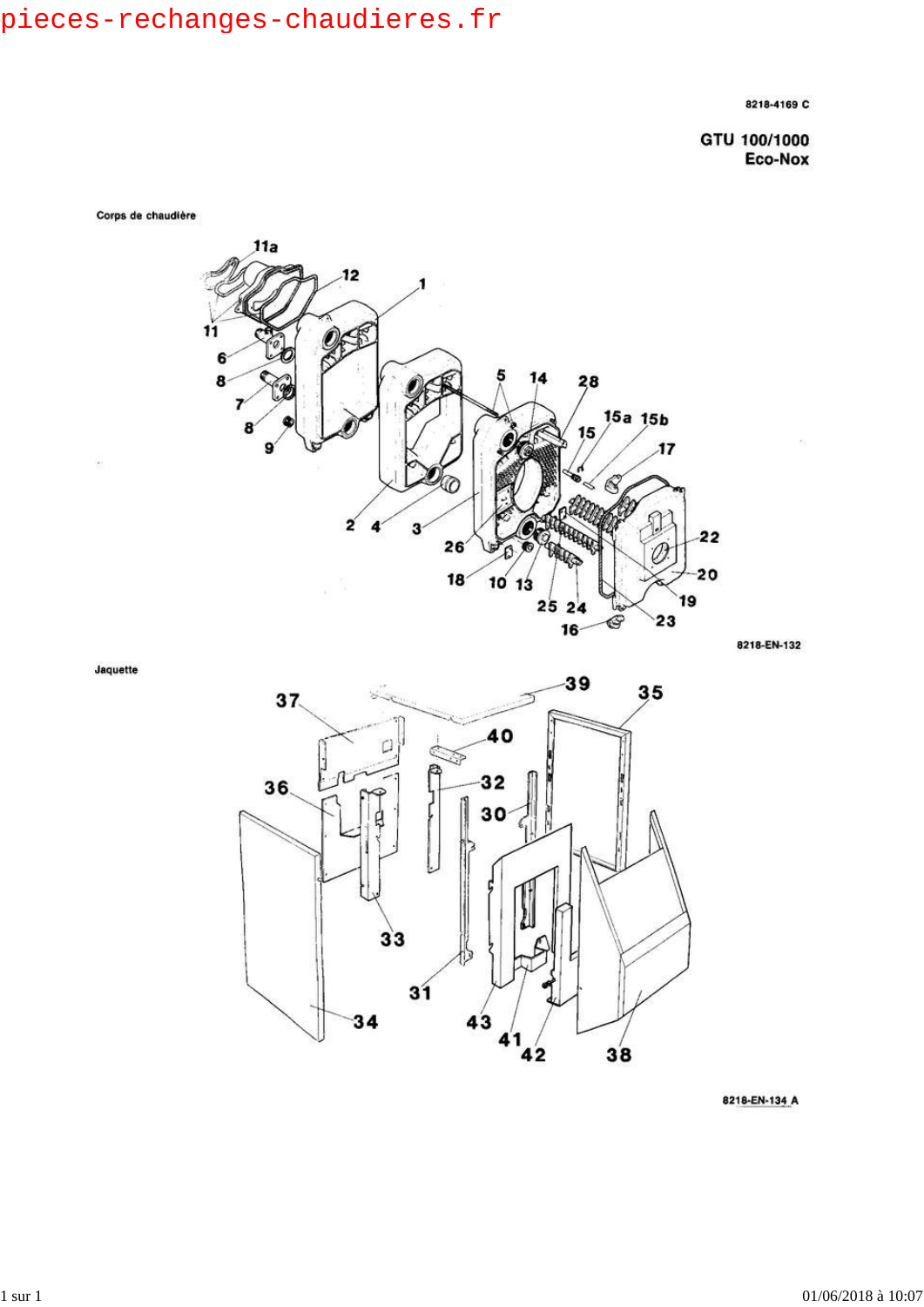| 82187713 | <b>CORPS CHAUD.ECONOX 2EL</b>    |                 |
|----------|----------------------------------|-----------------|
| 82187758 | SACHET ACC.CORPS                 |                 |
| 82188918 | <b>ISOLATION CORPS CHAUD.2EL</b> |                 |
| 82188867 | HABILLAGE CPLT 2EL ECONOX        |                 |
| 82187759 | VISSERIE JAQUETTE GT 100         |                 |
| 82188831 | CAPOT COMPLET ECONOX             |                 |
| 82180051 | <b>ELEMENT ARRIERE</b>           | 1               |
| 82180053 | ELEMENT INTERMEDIAIRE            | 2               |
| 82180050 | <b>ELEMENT AVANT</b>             | 3               |
| 81160571 | NIPPLE ACIER D.74/68 H.45        | 4               |
| 82188964 | TIGE ASSEMBL CPL 2 EL            | 5               |
| 97549056 | BRIDE DE DEPART A EMBOUT         | 6               |
| 97549055 | <b>BRIDE A EMBOUT RETOUR</b>     | 7               |
| 97550189 | <b>JOINT BRIDE</b>               | 8               |
| 94950180 | <b>BOUCHON 1 "</b>               | 9               |
| 94950110 | BOUCHON T9 1/2" 290              | 10              |
| 82188910 | DEPART DE FUMEE CPL.2-3EL        | 11              |
| 82180071 | <b>TAMPON RAMONAGE</b>           | 11a             |
| 85000024 | TRESSE D.10 (1M)                 | 12              |
| 80130028 | <b>BOUCHON 2-1/2 NON PERCE</b>   | 13              |
| 82020028 | BOUCHON 2 1/2" PERCE 1/2"        | 14              |
| 85000028 | DOIGT DE GANT 1/2 LG160          | 15              |
| 97581286 | <b>RESSORT DE MAINTIEN</b>       | 15a             |
| 95365613 | SEPARATEUR DE DOIGT DE GANT      | 15 <sub>b</sub> |
| 82180065 | <b>CHARNIERE SUP.DR.</b>         | 16              |
| 82180066 | <b>CHARNIERE INF. DR.</b>        | 17              |
| 82188812 | PLAQUETTE PR MONTANT GAU.        | 18              |
| 82188813 | PLAQUETTE PR MONTANT DR.         | 19              |
| 82188924 | PORTE DE FOYER H.130 -2EL        | 20              |
| 94250136 | PROTECTION PORTE FOYER           | 22              |
| 85000024 | TRESSE D.10 (1M)                 | 23              |
| 82187762 | JEU TURBUL. INF. 2EL.            | 24              |
| 82187782 | JEU TURBULAT. AVANT 2EL.         | 26              |
| 82188808 | MONTANT ARRIERE DROIT CPL        | 30              |
| 82188806 | <b>MONTANT AVANT GAUCHE CPL</b>  | 31              |
| 82188808 | MONTANT ARRIERE DROIT CPL        | 32              |
| 82188809 | MONTANT ARRIERE GAUCHE           | 33              |
| 82188835 | PANNEAU LAT. GAU. 2 EL           | 34              |
| 82188838 | PANNEAU LATERAL DR. 2 EL         | 35              |
| 82588051 | PANNEAU ARRIERE INFERIEUR        | 36              |
| 82188841 | PANNEAU ARRIERE SUPERIEUR        | 37              |
| 82188870 | CAPOT COMPLET ECONOX             | 38              |
| 82180515 | CHAPITEAU COMPLET 2EL.           | 39              |
| 82180558 | <b>CACHE ISOLATION</b>           | 41              |
| 82188876 | <b>CACHE CENT.PORTE 2EL </b>     | 42              |
| 82181019 | PANNEAU AVANT COMPLET            | 43              |
|          |                                  |                 |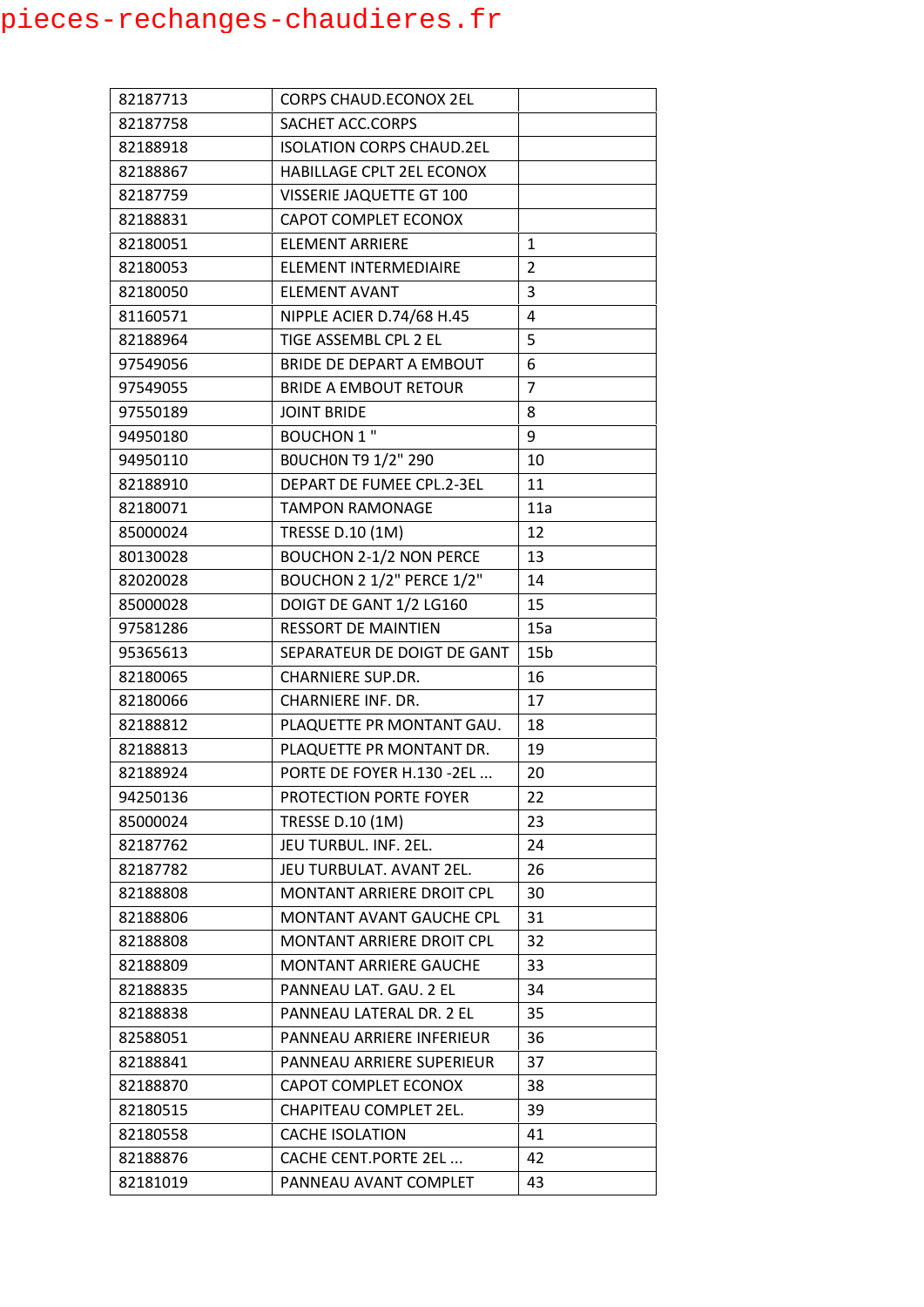GTU 100/1000<br>Eco-NOx

Tableau de commande



8218-EN-130 A